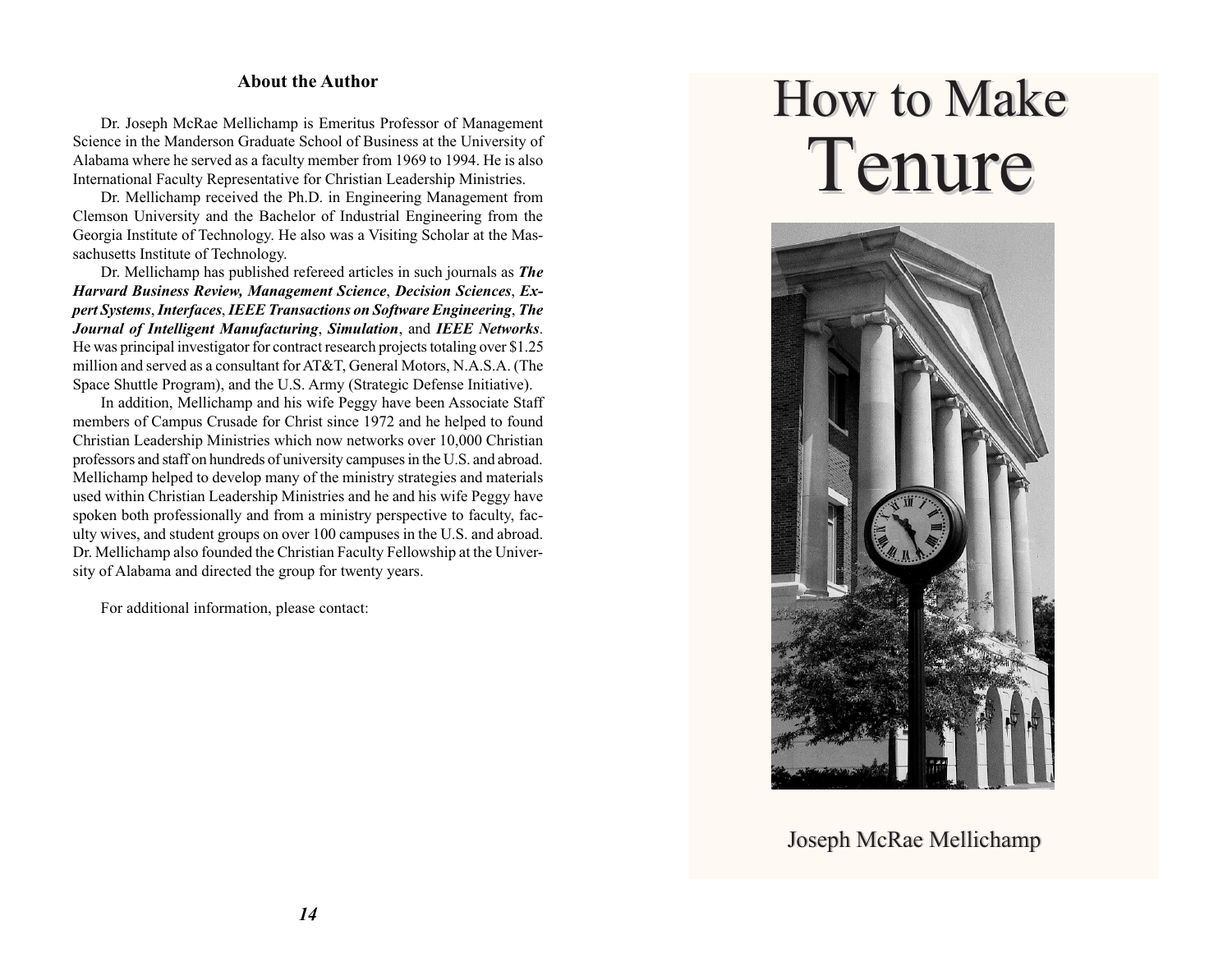# HOW TO MAKE TENURE

by

Joseph McRae Mellichamp, Ph.D. Emeritus Professor of Management Science The University of Alabama

> 5905 Hershinger Close Duluth, GA 30097 **USA** 770 476 5260

became a big joke in the department. I got no votes, which made me happy. People realized that I did more than my share of committee work for the department and for the college, and they appreciated the fact that I was trying to focus the major part of my efforts on research.

Do make sure that you have a reputation for doing your fair share—and be careful saying "no" if you don't yet have tenure.

Avoid politics like the plague! You need to know what is going on around you in the department and the college, but you don't need to involve yourself in politics. Let others take care of that—and there are always plenty of people who enjoy that.

Unless you want to make a career in university administration, avoid it. Many young professors get some administrative title which sounds nice, but the outcome is that it side-tracks them from their main focus, which should be doing research.

Exploitation—universities sometimes misuse young professors. I know of a young professor who dedicated two or three years to helping his department become accredited. However, when he came up for tenure, they said, "Thank you, we really appreciate all your hard work on the accrediting task. But you really haven't done any research so you need to begin looking for another job."

#### **Assess Your Motives**

Well, there you have it. Some practical suggestions that you won't find in your faculty handbook or hear at your institution's tenure seminar. Finally, before we sign off, one last question. What is your motive for wishing to make tenure? Is it merely a mark of success, or is it part of a lifestyle of integrated excellence you're striving for in every area? Reflect on what the important things are in your life. If tenure is your "be-all, end-all" goal in life, you'll be sadly disappointed when you achieve it. Many things are more important, such as your relationship with your Creator, family, friends, and community. All of these areas are important. So make sure that you consider every part of your life and define success in each area. Then strive for it!

We would be happy to discuss these issues with you further, and to help you in any way possible. Just contact my friends at the address or phone number listed below. I wish you success!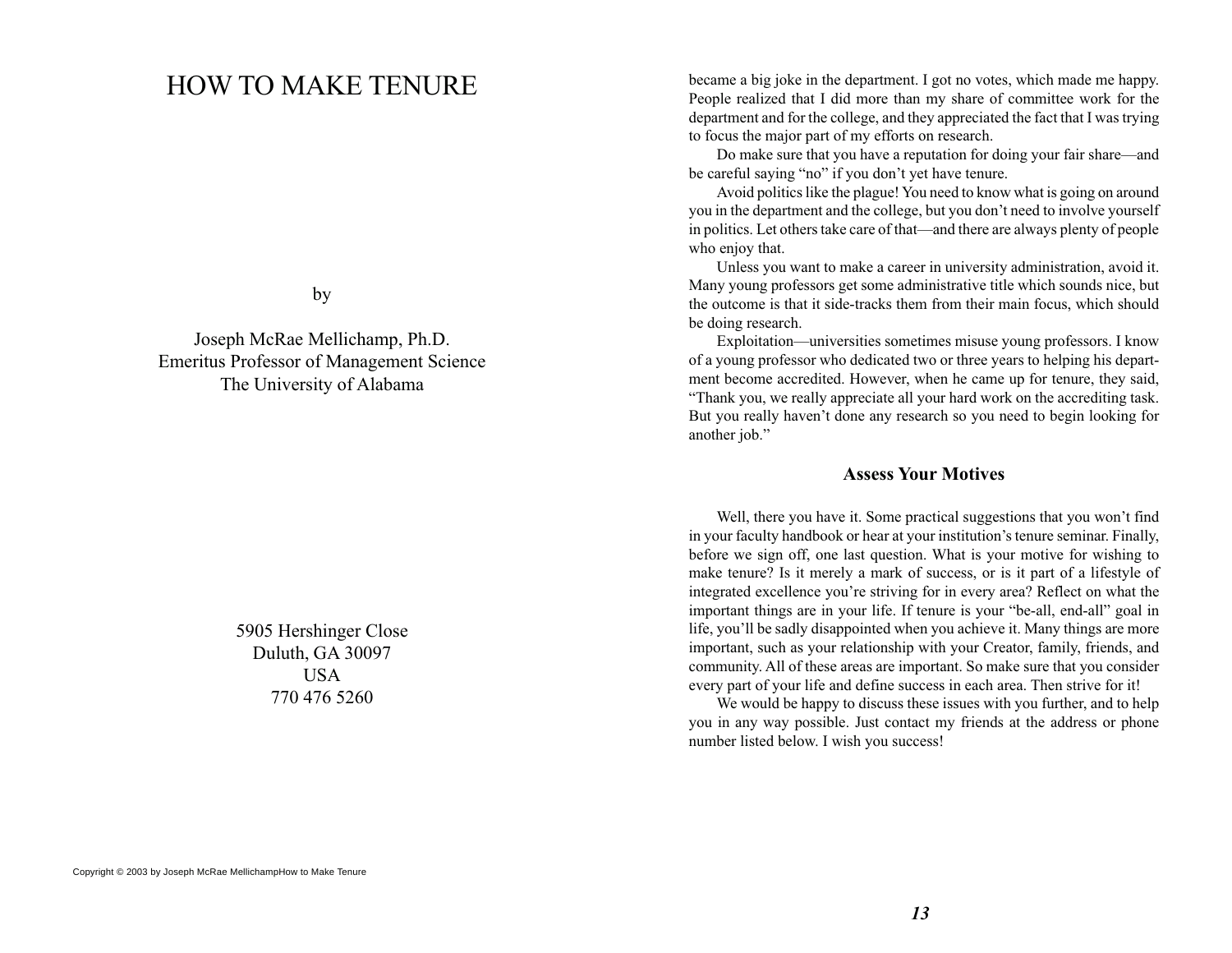Here are two of the questions I had from the work/career area of my accountability checklist:

1. Are you achieving your research and teaching goals?

2. What is your reputation within the university? Nationally?

# **Some Things You Ought To Do**

As we wind this discussion down, here are several things you ought to focus on from the positive side.

As much as you possibly can, specialize your teaching and your research. If you can get a teaching situation for which you have one preparation for five years, that's great. You need to zealously watch how many preparations you have to make, and at what level (undergrad v. grad courses).

Learn to manage your doctoral students. I established a guideline in working with students: "I will work with you, but one thing I will require before you get a Ph.D. under my supervision is that we're going to get at least one, and possibly more, refereed journal articles out of your research." The students appreciated the fact that when they finished their degree they had a couple of published articles, and it compensated me for the time I invested in working with them.

Organize your workspace. Many professors are terribly disorganized. They're constantly searching through stacks of paper on their desk for some paper they desperately need, now. Develop a simple file system that maps your curriculum vita. Office studies have shown that the average worker spends thirty minutes a day searching for items on or around the workspace! Is this you?

Year after year evaluate how you're doing, and ask yourself the hard question: "Am I doing the kinds of things I know I have to do in order to make tenure?" Why or why not?

Start now to develop your dossier for promotion and tenure. Examine recent dossiers which have been submitted. Start gathering material NOW. You'll need letters evaluating your research. You'll need letters from students who have taken your classes. Don't wait! And when you do put it all together, make sure it is organized and presents a clear, crisp visual image. Looks do matter.

# **Some Things to Avoid**

Here are a couple of things on the negative side to avoid as you negotiate the tenure process:

Committee work—do your share and no more. Once in our department we had a committee for which the faculty elected representatives. I sent out a memo offering \$10 to anyone who wouldn't vote for me as their representative! It

#### **HOW TO MAKE TENURE Dr. Joseph McRae Mellichamp Emeritus Professor of Management Science The University of Alabama**

 $\mathbf A$  bout twelve years ago, I became concerned over the number of young assistant professors who were not successfully navigating the tenure process. I saw a number of really talented people who experienced what for an academic is major failure—yet was preventable. They were not approaching the tenure process in the right way, they did not have a good strategy for negotiating the process, they were misallocating their time and effort, and I thought perhaps some good fatherly advice from an older professor could be beneficial. When universities do offer seminars on how to make tenure, they really don't address the kinds of things I think are helpful to young professors. They cover information from the faculty handbook, but they can't say some of the hard things that I wanted to say; things which really need to be said.

Before we launch ahead, let me tell you about my qualifications for speaking on tenure issues. For twenty years I was a member of my departmental tenure committee, serving as chairman on several occasions. I was also appointed as a representative from my department to the college promotion and tenure committee on about five occasions for a year each time, and served one term as chairman of the college committee. I also served for two years as chairman of my department. So I've seen the tenure process from several different perspectives. I know what goes on in promotion and tenure deliberations. Based on those experiences, I've summarized here some suggestions which I think you will find helpful.

First, a simple word of caution. No one is going to be looking out for you as you work toward tenure. The obligation is on you to manage your experience through the promotion and tenure process. When a young assistant professor does not make tenure, it's too late to point the finger at senior professors in the department, or at university administrators, and complain, "You didn't tell me this," or, "I didn't understand that." No one is going to do these things for you; no one is even going to check to make sure that you're doing them for yourself. So the things I'm advising you to do are things for which you, and you alone, are responsible.

# **Understand the Process**

# *Gather the Relevant Materials*

Begin understanding the tenure process by gathering the relevant materials. These typically include your university's *faculty handbook*, and perhaps some *departmental or college guidelines* which supplement the university's faculty handbook. You need to become thoroughly familiar with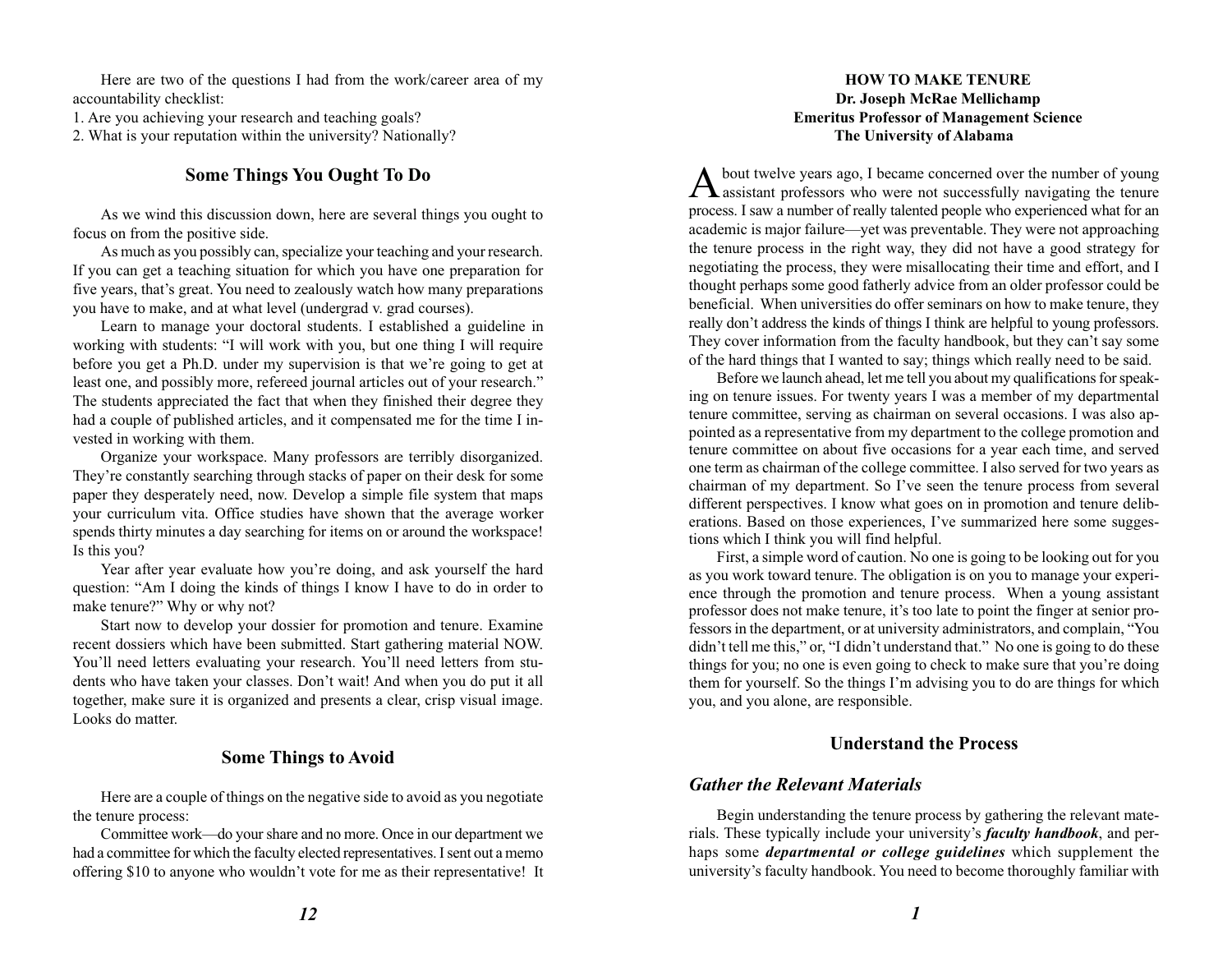what is contained in these materials. Years ago, before the earth's crust hardened, I was a Boy Scout; we each had a copy of the *Boy Scout Manual*. We carried it around everywhere, and we used to memorize the requirements for advancing from rank to rank. This is what I'm advising you to do. Make sure that you thoroughly understand the written materials in your university's faculty handbook, and that you understand any supplemental guidelines from your department or college. Typically, these additional requirements will be more rigorous than the university's guidelines. They may point you in a slightly different direction or emphasize some things which are not in the general guidelines.

### *Interview Colleagues*

Not many deans have open door policies with their faculty, but if you can gain an opportunity to interview your dean, by all means do so. Your department chairman certainly should welcome the opportunity to sit down with you from time to time to talk about how you're doing and what the expectations are, and you certainly should avail yourself of this opportunity. Talk with senior professors in the department about the tenure process; what it was like in the past, what it's like now, and how you fit into that scenario. Talk with some recently-tenured professors, either in your department or in your college. They are great sources of information.

Let me share an example that will underscore why talking to a lot of people is useful. A number of years ago, I served on an external review committee of a department in another college of the university. As I looked over the vitas of the departmental faculty, I was frankly shocked at the lack of focus on scholarly research—there were senior professors, for example, who had large amounts of funding from external sources with virtually no refereed publications. Moreover, the department chairman was unbelievably naive vis-a-vis the university's research expectations. Some time later, in doing a Tenure Seminar, one of the attendees came up after the talk and identified himself as an untenured member of this same department. He had been at the university for a few years and had gotten bad advice from his department chairman and from the senior professors in the department and he was afraid, based on what I had covered in the seminar, he would not be able to earn tenure. Fortunately the story has a happy ending, because he immediately refocused his strategy along the lines I proposed and was able to succeed. Another year or two and he would certainly have failed—not at the department level, but when his situation was reviewed at the college level.

#### *Assess Your Specific Situation*

Evaluate the stated requirements for promotion and tenure which are listed in the various materials you've collected. One question new professors

As you think about your long term aspirations, it may be helpful to imagine yourself at your 85th birthday party; what would you like to have accomplished in these areas? What would you like for people to say about you at that celebration?

Let me share with you the life goals I followed during my career in academia for my research and my teaching:

#### *Research*

Long Range Goal. To develop a national/international reputation in complex system design using: (1) Digital Simulation Methods and (2) Knowledge Based Systems.

Short Range Goals

- 1. Refereed journal articles: Two per year.
- 2. National/International conference presentations: One per year.

#### *Teaching*

Long Range Goal. To maintain a university-wide reputation as an excellent teacher.

Short Range Goals

1. Teaching evaluations: Above 4.0 in each course.

2. Student interaction: To be available to students.

As I consistently accomplished my short term goals in teaching and research year after year, I accomplished my tong term aspiration in both areas. I recommend that you write out specific long term and short term goals for each area of your life.

Once you have done this, go beyond having a nice, organized set of goals tucked away in a file folder somewhere, which is what many people do after completing this exercise.

#### **Be Accountable**

Develop an accountability checklist. Give the checklist to one or more people along with your permission for them to hold you accountable for the things you have said are important in your life. Choose several individuals for this; perhaps one in the professional area of your life and another in the other areas. Go to a senior professor in your department. Chat with him or her, describing specifically what you would like to accomplish this year. Explain that you'd appreciate it if several times during the year he or she could check to see if you are on track.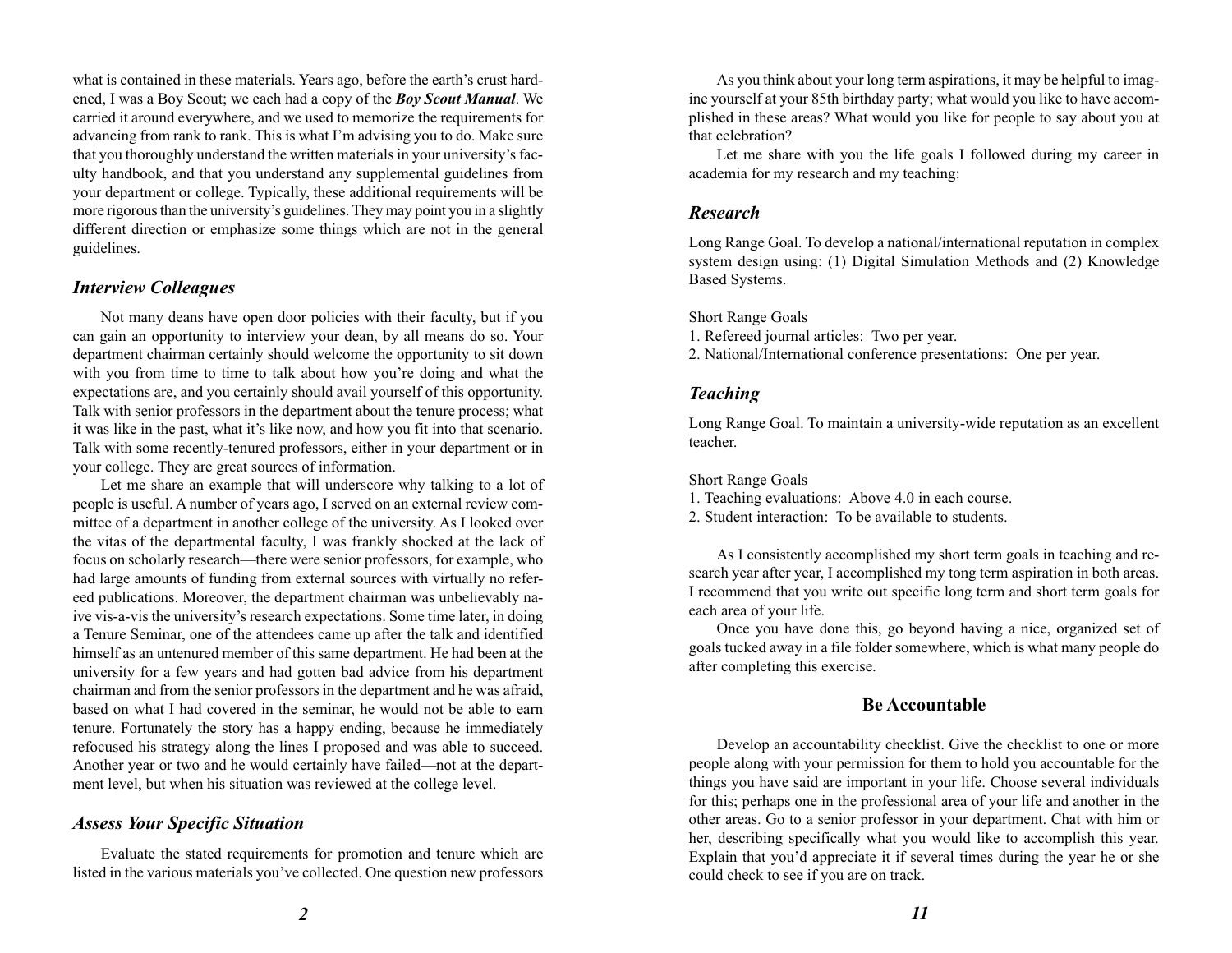performers spend a huge percent of their time in Quadrant II (around 75) and a small percent (15) in Quadrant III. For average performers, the situation is exactly reversed. They spend only 15 percent of their time in Quadrant II and a large percent (60) responding to urgency in Quadrant III.

| Important                                                                                 |                  |                     |  |  |  |  |  |  |  |
|-------------------------------------------------------------------------------------------|------------------|---------------------|--|--|--|--|--|--|--|
|                                                                                           | 20-25%<br>25-30% | Ш<br>65-80%<br>1.5% |  |  |  |  |  |  |  |
|                                                                                           | Urgent           | <b>Not Urgent</b>   |  |  |  |  |  |  |  |
|                                                                                           |                  |                     |  |  |  |  |  |  |  |
|                                                                                           | 15%              | Less than 1%        |  |  |  |  |  |  |  |
|                                                                                           | 50-60%           | $2 - 3%$            |  |  |  |  |  |  |  |
| <b>Not Important</b>                                                                      |                  |                     |  |  |  |  |  |  |  |
| Large Type: High Performance Organizations<br>Small Type: Normal or Average Organizations |                  |                     |  |  |  |  |  |  |  |

The message here is clear. You should be spending a large percentage of your time at the university doing research related Quadrant II tasks. If you are at a research university, nearly three fourths of your time. You ought to spend very little time, perhaps 10 percent, doing Quadrant III activities—the urgent, but not important stuff. Guard against doing unnecessary service activities. Do your service work cheerfully and well, you want to be a good faculty citizen. Finally, if you maintain a Quadrant II focus, you should be able to limit your Quadrant I (primarily teaching) activity to around 20 percent.

#### **Establish Your Goals**

You need to establish goals, not just for your academic endeavors, but for your whole life. Your goals should be specific and they should be written. I have found it helpful to structure goals in terms of long term aspirations and short term tasks or activities to be undertaken daily, weekly, monthly, or yearly in order to achieve the long term desires. Here are my suggested areas for which you ought to have written goals:

- Professional.
- •Marriage/Family (if applicable).
- •Personal Growth.
- •Financial.
- Physical.
- •Spiritual.
- Social.

always ask is, "How many publications is it going to take for me to make tenure?" The bad news is that you're never going to be able to "turn to page ten" in your handbook and see exactly how many publications are expected for promotion. The good news is that if you talk to enough people, you'll be able to discover the magnitude of that number. And if that number is say ten, don't go up for tenure "on the bubble"; have twelve—allow yourself some slack.

Get a clear understanding of the tenure process at your institution. Typically it involves at least a departmental promotion and tenure committee which meets on an annual basis. There will be a college-wide committee as well.

From your very first year at the university you should be getting good feedback, especially from your departmental committee. It is *your* responsibility to make sure that you get very specific feedback. If you just get some nice pat-on-the-back, "feel good" information, you need to go to your department chairman and say, "I appreciate the nice sentiment, but it's not really pointing me to specific things I need to be doing."

Evaluate your colleagues—how much support will you be able to get from them? Do they *want* you to succeed in the tenure process? If not, then it will change how you go through the process. In my department, we only hired individuals whom we wanted to succeed, so we worked very closely with them to ensure that they did. Unfortunately this is not the case everywhere.

# **Define the Target**

When defining your target, realize that there are two extremes on the tenure spectrum. At state and private *research* universities, it is expected that professors do scholarly research and publish their results, that is, "publish or perish" is not just a catchy phrase. A secondary expectation at research institutions is that professors be solid classroom teachers. The other extreme is the liberal arts college. Quality teaching is the requirement in such institutions, with the secondary expectation of some research. Most colleges or universities will fit somewhere on this continuum.

I am now going to give you a strategy which, in my experience, will work regardless of where your institution lies on this spectrum. This is what I would recommend to any young assistant professor, regardless of his or her situation. We typically speak of a professor's job in terms of teaching, research, and service, so I would like to address these, in a little different order.

#### *Service*

My recommendation for you in the area of service is that you cheerfully do 1/n th of the departmental service load. If there are ten professors in your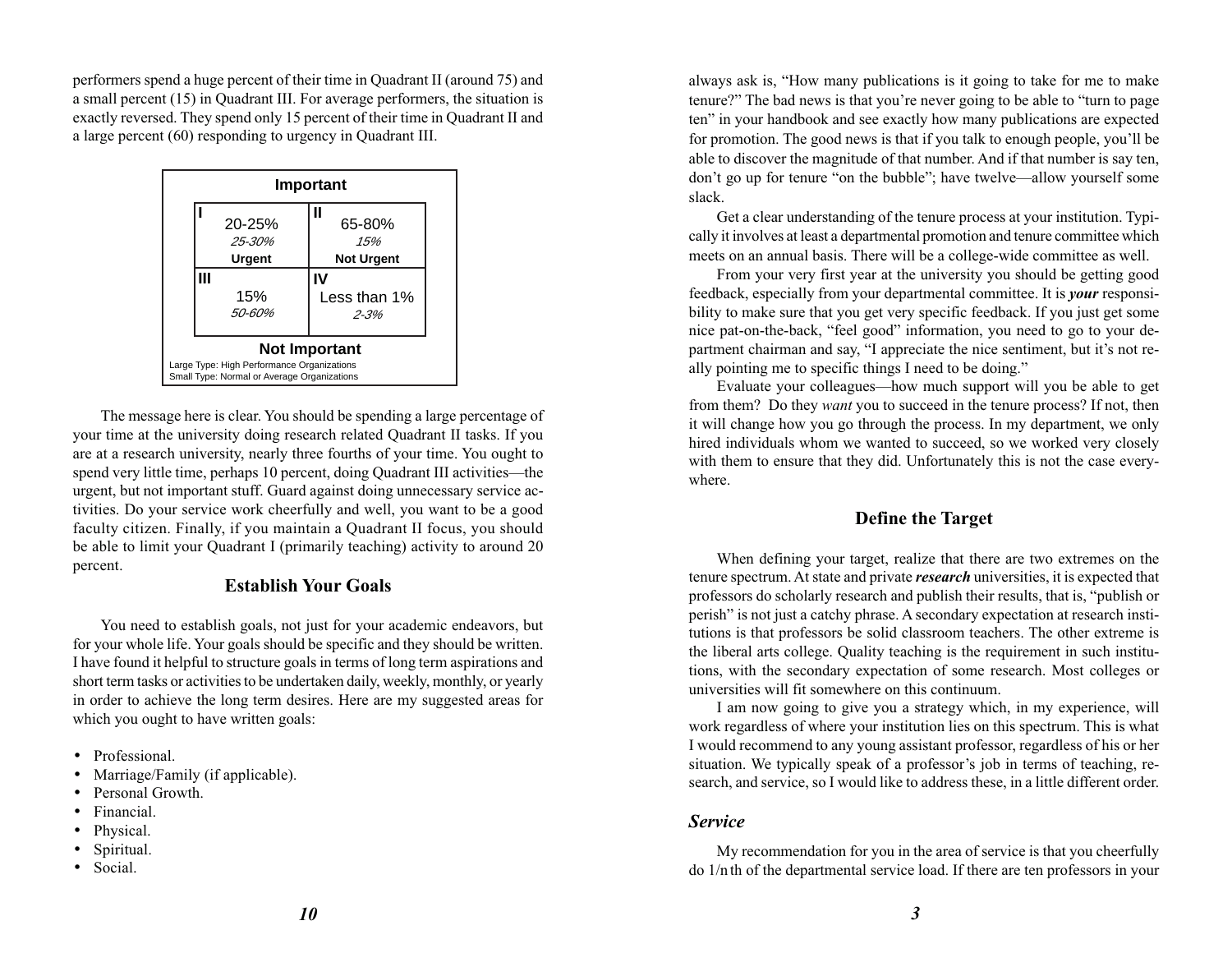department, then you should cheerfully do 1/10 th of the departmental service work.

Your department chairman will probably not automatically assign you your fair share of the work. You are the person who must make sure that that's what you're doing—no more, no less. Keep your eyes and ears open concerning how much others in your department are doing, and if you feel that you are being taken advantage of, then diplomatically go to your department chairman and see if you can get some relief.

I was at a Big Ten university several years ago doing a Tenure Seminar and at the conclusion of the talk a young engineering professor came up and related the following story. She said she was on the elevator in her building when one of the senior professors in her department (I'll call him Dr. Brown) got on complaining about how many students he was having to advise. She asked how many advisees he had. Upon learning that he had fifty (she had well over 100), she went immediately to see the department head. "Dr. Green," she said, "I'm really concerned that I'm not having the time I need to devote to my research and I think I may be spending more time advising students than I should. Could you check to see if my advising load is comparable to other professors in the department?" "Sure," he replied reaching for his advising folder. "Let's see . . . Oh, you are right. You have over 100 advisees. We need to do something about this. Here, Dr. Brown only has fifty. I'll give him forty of yours. That should help." What a funny story—that really makes the point!

No one has ever earned tenure by being a hero in the area of service. If you overdo it here to the detriment of your teaching and research, you will most assuredly not earn tenure. So, just do your share, no more.

## *Teaching*

Here is my advice in the area of teaching—and this may come as a shock: strive to be the very best teacher you can, but do this within the constraints of <sup>a</sup>*reasonable* expenditure of time and effort. Your students deserve your best efforts as a teacher. But know this, teaching can be a black hole! You can spend all of your time redoing lecture notes, preparing illustrations or homework exercises, developing good test questions, etc. There is always something else that you would like to do. Restrain yourself.

Don't try to win any teaching awards while you're in the promotion and tenure process. You can eventually revise your lecture notes every semester, if necessary to become a better teacher, but the time to do this is after you've made tenure.

a research project. Drafting a manuscript. Planning a grant proposal. These are all Quadrant II activities. On the other hand, most teaching activities tend to be Quadrant I activities. Important and urgent. Completing the lecture notes for today's class. Preparing an exam for Friday. Explaining material to the student who popped by your office two hours before the test. Finally, many service activities tend to be Quadrant III activities. Committee meetings, phone calls, etc.

Short of working an eighty hour week, what is a person to do? Here are Covey's general guidelines for managing activities in each of the quadrants:

Quadrant I Expend the energy necessary to handle. Quadrant II Emphasize Quadrant II activities. Quadrant III Eliminate most of these activities. Quadrant IV Eliminate all of these activities.

A couple of comments and we are ready to move on. Do you see that Quadrant II activities can migrate into Quadrant I? Suppose you have a grant proposal that must be submitted by January 1. On September 30, this is clearly a Quadrant II activity; on December 10, it has become urgent, the pressure is on and it is definitely a Quadrant I deal. Notice that Quadrant I and II activities can degenerate into Quadrant III and IV activities. Suppose a student comes in to ask about class material—Quadrant I. But after you have answered his questions, if he hangs around for 30 minutes talking about the big game on Saturday, things have taken a turn toward Quadrant III. Suppose you play an occasional game of Solitaire on your computer to relieve the tension and stress—Quadrant II recreation. But if you play 10 games of Solitaire, you have dropped into Quadrant IV!

One other point. We do many Quadrant III activities, not necessarily because they are important to the accomplishment of our academic objectives, but because we want to be a team player and a good faculty citizen. Committee work, helping a faculty colleague on a research problem, helping the departmental secretary pack up an item of equipment for shipping—these are all Quadrant III activities that we do for the common good.

Here's an interesting question for you. What percentage of your time would you estimate you spend in each quadrant? In your professional life? In your personal life? The percentages for "average" and "effective" people shown in the diagram on the following page will probably surprise you.

Notice that there is very little difference between high performers and average people when considering Quadrants I and IV. High performers spend about 25% of their time in Quadrant I, average performers about 30%. High performers waste about 1% of their time on Quadrant IV activities, average performers about 3%. The real story is the difference between the percent of time spent in Quadrant II versus the percent spent in Quadrant III. High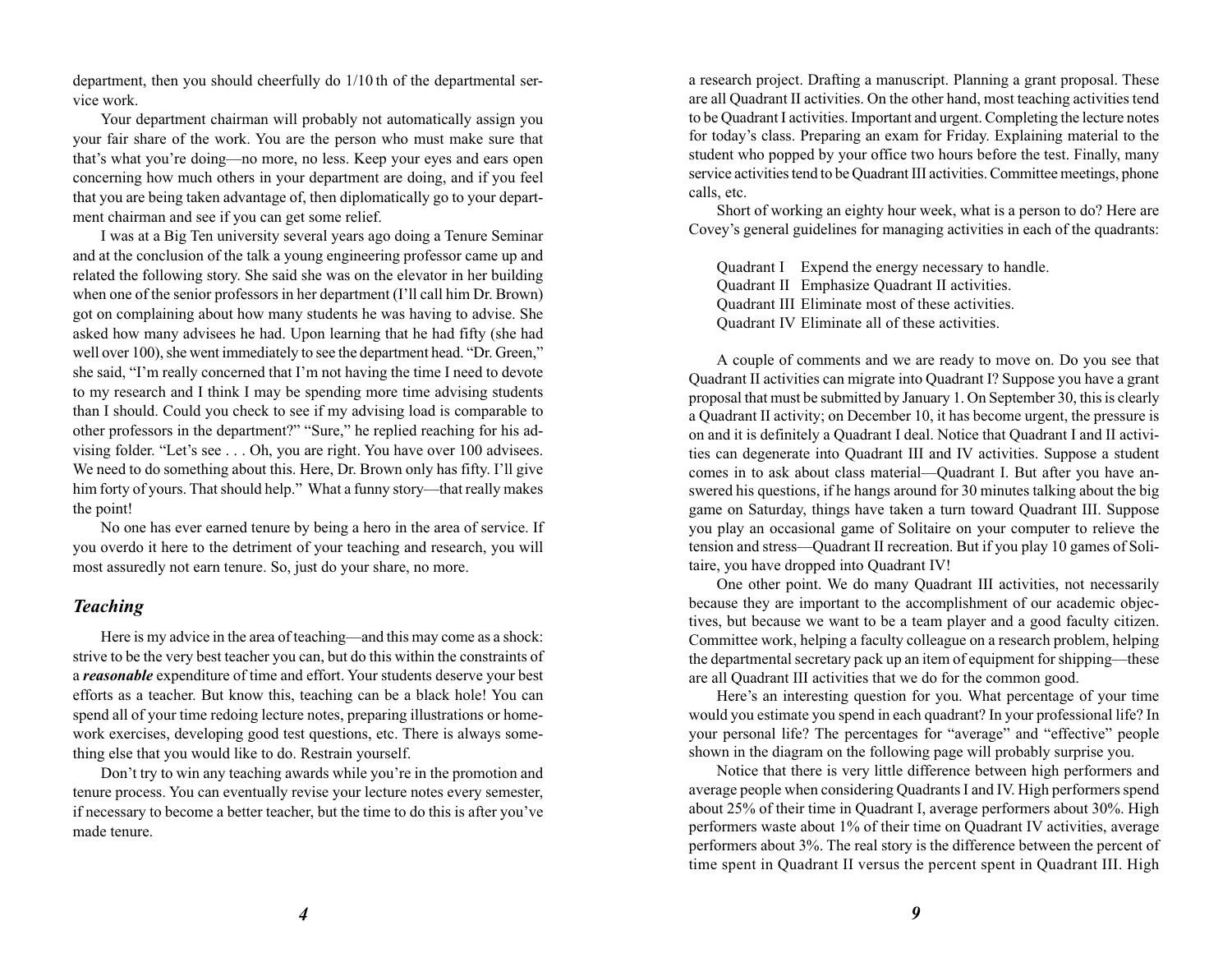

Plotting importance on the vertical axis and urgency on the horizontal axis gives the four quadrants that Covey calls Quadrants I, II, III, and IV. Quadrant I includes those activities that are both important and urgent; generally, important crisis activities, pressing problems, or projects with deadlines. Preparing and submitting a grant proposal by Friday at 5:00 p.m. is certainly a Quadrant I activity; so is getting your child who broke her arm in a playground accident to the emergency room. Quadrant II includes important, not urgent activities such as planning, recreation, relationship building, etc. Reading interesting and relevant articles from a professional journal is a Quadrant II activity; so is exercising at the university health center several times a week. Quadrant III includes not important, urgent activities; while Quadrant IV consists of not important, not urgent activities. Covey's general activities that fall in Quadrants III and IV are shown in the diagram above. You might wish to think of some specific examples of Quadrant III and IV activities from your work life and from your home or family life.

Now, the names Covey uses for the four quadrants are very interesting. He calls Quadrant I the Quadrant of Necessity—one must accomplish Quadrant I activities. If your child breaks her arm, you don't debate whether to act or not, you get the child to the emergency room. Covey calls Quadrant II the Quadrant of Quality; these activities are almost always vitally important to our success in the various areas of life. Quadrant III is called the Quadrant of Deception; many people allow the urgency of Quadrant III tasks to deceive them into thinking the activities are important. Remember importance and urgency are independent attributes. Finally, he calls Quadrant IV the Quadrant of Waste. These activities are not profitable in any sense.

"Okay, so what does all this have to do with tenure?" you ask. Good question. I'm glad you asked. If you think about it, most research activities tend to be Quadrant II activities. Very, very important to earning tenure, but not a lot of pressure to focus on them. Reading professional journals. Planning

#### *Research*

Do your share of the service, try to be an excellent teacher (the students deserve this), and then take everything else that is left—all of your energy, all of your time—and devote it to the area of research. Focus primarily on research which will lead to refereed journal articles in the best journals in your field.

In your research, try to develop a balanced portfolio of publications. You should have both co-authored and sole-authored research publications. If all of your articles are co-authored, it may raise some concerns in promotion and tenure committees. Have a balance between top journals and second tier journals. If you try to have all your articles published in just the very best journals, unless you are truly exceptional, you probably won't succeed. A mix of articles in the best journals, plus some in second tier journals, is usually acceptable. Talk to your colleagues for their opinions about the best journals in your field, you should be able to come up with a list of several journals that you will want to target.

Once, when I was serving on the college committee, a young professor came up for tenure with nine articles in his portfolio. All were co-authored with his department chairman, and all of them were published in one journal, of which his department chair was the editor! This is not a balanced portfolio; it is not good strategy either.

A number of years ago I put together a score sheet for activities which count toward making tenure, using a zero to ten point scale. This is for illustrative purposes only. I constructed this tongue in cheek—no one would seriously follow this, and certainly no one would ever run a promotion and tenure process based on a score sheet (at least I hope not!). But I've done this to let you know what you're up against.

#### **What Things Count**

| <b>Activity</b>             |  |  | "Point Count" |  |
|-----------------------------|--|--|---------------|--|
| Service                     |  |  |               |  |
| Committees:                 |  |  |               |  |
| Departmental                |  |  |               |  |
| College.                    |  |  |               |  |
| University                  |  |  |               |  |
| Professional Organizations: |  |  |               |  |
| Officer.                    |  |  |               |  |
| Committee member            |  |  |               |  |
|                             |  |  |               |  |